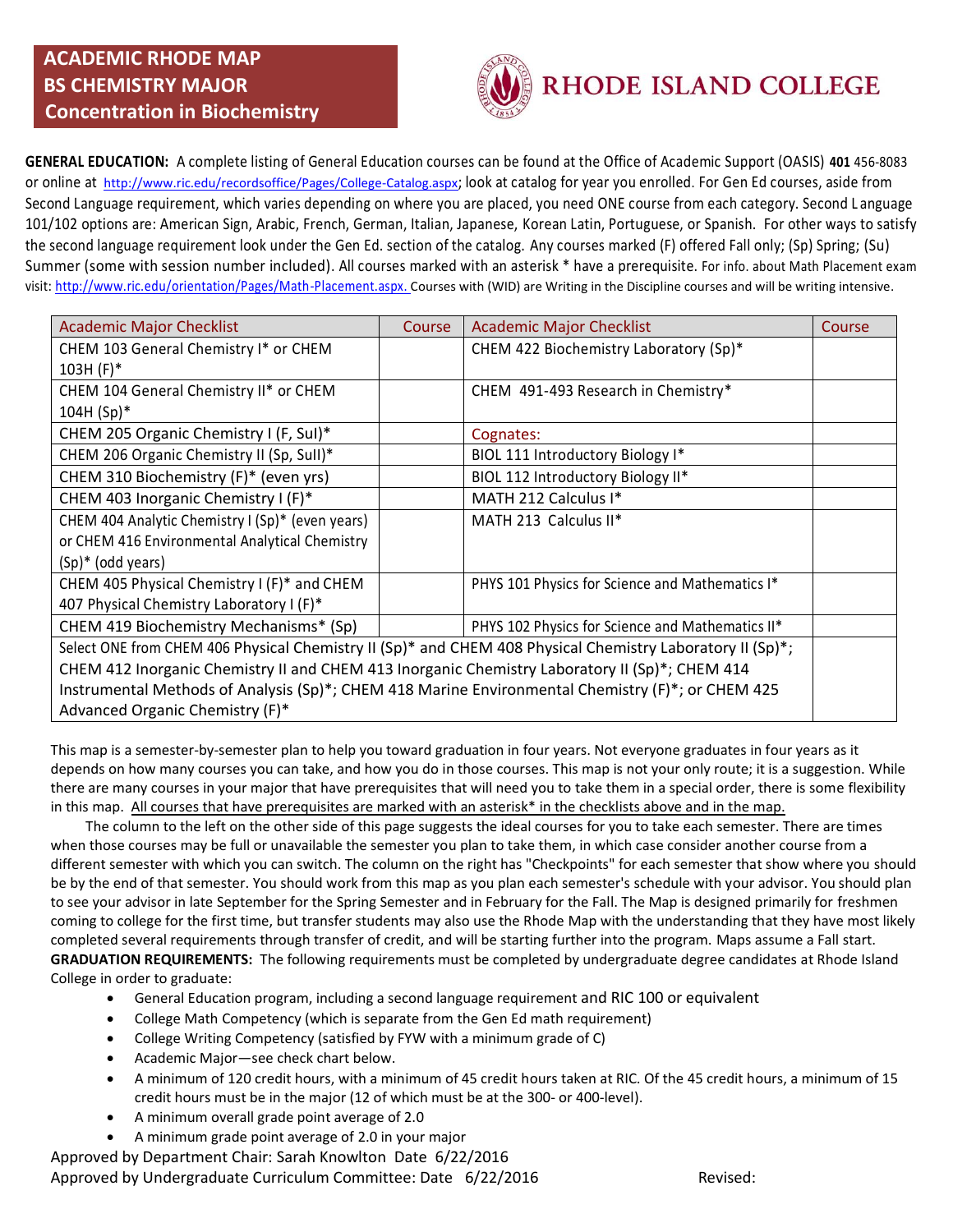

| <b>SEMESTER 1</b>                                     | <b>CR</b> | SEMESTER 1 CHECKPOINTS √                                          |
|-------------------------------------------------------|-----------|-------------------------------------------------------------------|
| First Year Writing (FYW 100) or First Year            | 4         | FYW 100P is a 6 credit option. To decide which FYW to<br>ப        |
| Seminar (FYS 100).                                    |           | take, see Directed Self-Placement test at                         |
|                                                       |           | http://www.ric.edu/firstyearwriting/Pages/default.aspx            |
| RIC 100 Introduction to Rhode Island College          | 1         | □<br>Exempt if taking COLL 101, COLL 150, or HONR 150             |
| CHEM 103 General Chemistry I (F, Sul)*                | 4         | Math competency or placement on Math exam MUST<br>□               |
| satisfies Gen Ed Natural Science (NS) Lecture         |           | be completed in order to take ALL science courses. If             |
| and Lab. (or CHEM 103H Honors)                        |           | not, will need to take MATH 010 this semester                     |
| Gen Ed Distribution course from one of these GE       | 4         | You may need to take MATH 209 here-see "NOTE" at<br>◻             |
| categories: Arts (A); Literature (L); History (H), or |           | end of the map                                                    |
| Social and Behavioral Sciences (SB).                  |           |                                                                   |
| Gen Ed--Second Lang 101 (based on placement,          | 4         | Language placement test with Dept. of Modern<br>□                 |
| a course higher than 101/102 may be taken). If        |           | Languages (optional)                                              |
| language requirement already satisfied: Any Gen       |           | Complete Second Lang 101 (if needed)<br>□                         |
| Ed Distribution course.                               |           |                                                                   |
|                                                       |           | □<br>Aim for at least 16 earned credits (While 12 is fulltime, 16 |
|                                                       |           | credits are preferred to stay on track to graduate in 4 years)    |
| Requirements and GPA                                  |           | Minimum 2.0 GPA<br>$\mathsf{L}$                                   |
| # CREDITS EARNED                                      | 17        | Make appointment with advisor to discuss your<br>□                |
|                                                       |           | schedule for next semester in Sept.                               |

| <b>SEMESTER 2</b>                               | CR. | SEMESTER 2 CHECKPOINTS √                                 |
|-------------------------------------------------|-----|----------------------------------------------------------|
| FYW 100 or FYS 100                              | 4   | Complete FYS and FYW, for FYW, grade C or better<br>□    |
| MATH 212 Calculus I*                            | 4   | Prereq MATH 209 or appropriate score on mathematics<br>□ |
|                                                 |     | placement exam; satisfies Gen Ed Math (M)                |
| CHEM 104 General Chemistry II (Sp, Su)*         | 4   | Prereq. CHEM 103 with C- or better<br>$\Box$             |
| Lecture and Lab (Gen Ed ASQR) (or CHEM 104H     |     | Gen Ed-Advanced Quantitative/Scientific Reasoning<br>□   |
| Honors)                                         |     | completed                                                |
| Gen Ed--Second Lang 102* (if needed), or Gen Ed | 4   | Complete Second Language 102* (if needed)<br>□           |
|                                                 |     | Aim for minimum of 32 earned credits<br>П                |
| Requirements and GPA                            |     | Minimum 2.0 GPA                                          |
| # CREDITS EARNED                                | 16  | Make appointment with advisor to discuss your<br>□       |
|                                                 |     | schedule for next semester in Feb.                       |

| <b>SEMESTER 3</b>                                | <b>CR</b> | SEMESTER 3 CHECKPOINTS √                                         |
|--------------------------------------------------|-----------|------------------------------------------------------------------|
| CHEM 205 Organic Chemistry I*(F, Sul)            | 4         | Prereg CHEM 104 with C- or better<br>□                           |
| MATH 213 Calculus II*                            | 4         | Prereg MATH 212<br>□                                             |
| BIOL 111 Introductory Biology*                   | 4         | Prereq. completed Math competency<br>□                           |
| Gen Ed Distribution course from one of these     | 4         |                                                                  |
| GE categories: Arts (A); Literature (L); History |           |                                                                  |
| (H), or Social and Behavioral Sciences (SB).     |           |                                                                  |
|                                                  |           | Aim for minimum of 48 earned credits,<br>$\Box$                  |
| Requirements and GPA                             |           | Minimum of 2.0 GPA overall and in major                          |
| # CREDITS EARNED                                 | 16        | Make appointment with advisor to discuss your schedule<br>$\Box$ |
|                                                  |           | for next semester in Sept.                                       |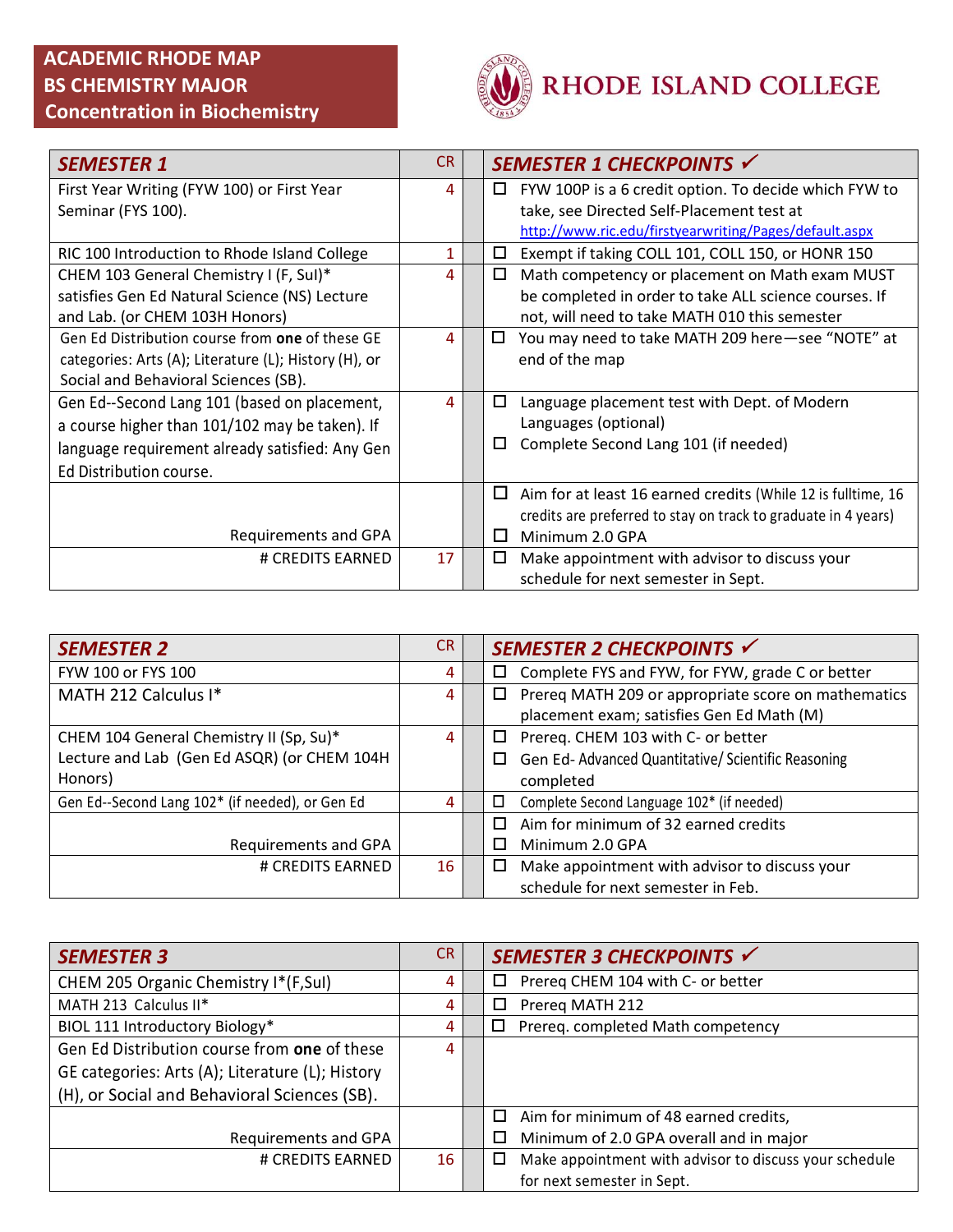

| <b>SEMESTER 4</b>                                                     | <b>CR</b> | SEMESTER 4 CHECKPOINTS √                                      |
|-----------------------------------------------------------------------|-----------|---------------------------------------------------------------|
| CHEM 206 Organic Chemistry II* (Sp, Sull)                             | 4         | Prereg CHEM 205<br>□                                          |
| Lecture and Lab                                                       |           |                                                               |
| BIOL 112 Introductory Biology II*                                     | 4         | Prereg BIOL 111 with C- or better<br>□                        |
| Gen Ed Distribution course from one of these GE categories: Arts (A); | 4         |                                                               |
| Literature (L); History (H), or Social and Behavioral Sciences (SB).  |           |                                                               |
| Gen Ed., or elective                                                  | $3 - 4$   |                                                               |
|                                                                       |           | Aim for minimum of 64 earned credits<br>□                     |
| Requirements and GPA                                                  |           | □<br>Minimum of 2.0 GPA overall and in major                  |
| # CREDITS EARNED                                                      | $15 - 16$ | Make appointment with advisor to discuss your<br>□            |
|                                                                       |           | schedule for next semester in Feb.                            |
|                                                                       |           | Discuss opportunities for research and Independent study<br>□ |
|                                                                       |           | with your advisor if you have not already done so.            |
|                                                                       |           |                                                               |

| <b>SEMESTER 5</b>                               | CR.       | SEMESTER 5 CHECKPOINTS √                           |
|-------------------------------------------------|-----------|----------------------------------------------------|
| CHEM 310 Biochemistry (F)*                      | 4         | Prereq CHEM 206<br>□                               |
| CHEM 403 Inorganic Chemistry I (F)*, or other   | $3 - 4$   | Prereq for CHEM 403 is CHEM 206<br>□               |
| elective                                        |           | May also take CHEM 403 in Semester 7<br>□          |
| CHEM 491-493 Research in Chemistry*             |           | Prereq. consent of Dept. chair<br>□                |
| PHYS 101 Physics for Science and Mathematics I* | 4         | Prereq. MATH 120 or appropriate score on<br>□      |
| (lecture and lab)                               |           | mathematics placement exam                         |
| Gen Ed., or elective                            | $3 - 4$   |                                                    |
|                                                 |           | Aim for minimum of 80 earned credits<br>$\Box$     |
| Requirements and GPA                            |           | Minimum of 2.0 GPA overall and in major<br>□       |
| # CREDITS EARNED                                | $15 - 17$ | Make appointment with advisor to discuss your<br>□ |
|                                                 |           | schedule for next semester in Sept.                |

| <b>SEMESTER 6</b>                                | CR.       | SEMESTER 6 CHECKPOINTS √                                      |
|--------------------------------------------------|-----------|---------------------------------------------------------------|
| Choose 1 Connections course (Gen Ed-C)           | 4         | Prereqs are 45 completed credits and FYW and FYS.<br>□        |
| CHEM 404 Analytical Chemistry I (Sp even         | $3 - 4$   | Prereq. for CHEM 404 or CHEM 416 is CHEM 104; need<br>□       |
| years)* or CHEM 416 Environmental Analytical     |           | CHEM 404 OR CHEM 416.                                         |
| Chemistry (Sp odd years)*                        |           | Could also take one of these in semester 8 if preferred.<br>□ |
| CHEM 422 Biochemistry Laboratory (Sp)*           | 3.        | Prereq. CHEM 310 or consent; may also take CHEM 422<br>□      |
|                                                  |           | in semester 8                                                 |
| CHEM 491-493 Research in Chemistry*              | 1         | Prereq. Consent of Dept. chair<br>ப                           |
| (recommended)                                    |           |                                                               |
| PHYS 102 Physics for Science and Mathematics II* | 4         | ◻<br>Prereq. is PHYS 101                                      |
|                                                  |           | All ten GE courses and second lang. req. completed<br>□       |
|                                                  |           | Aim for minimum of 96 earned credits<br>$\Box$                |
|                                                  |           | □<br>Minimum of 2.0 GPA overall and in major                  |
| Requirements and GPA                             |           | Apply for degree audit online through MyRIC<br>$\Box$         |
| # CREDITS EARNED                                 | $15 - 16$ | Make appointment with advisor to discuss your<br>□            |
|                                                  |           | schedule for next semester in Feb.                            |